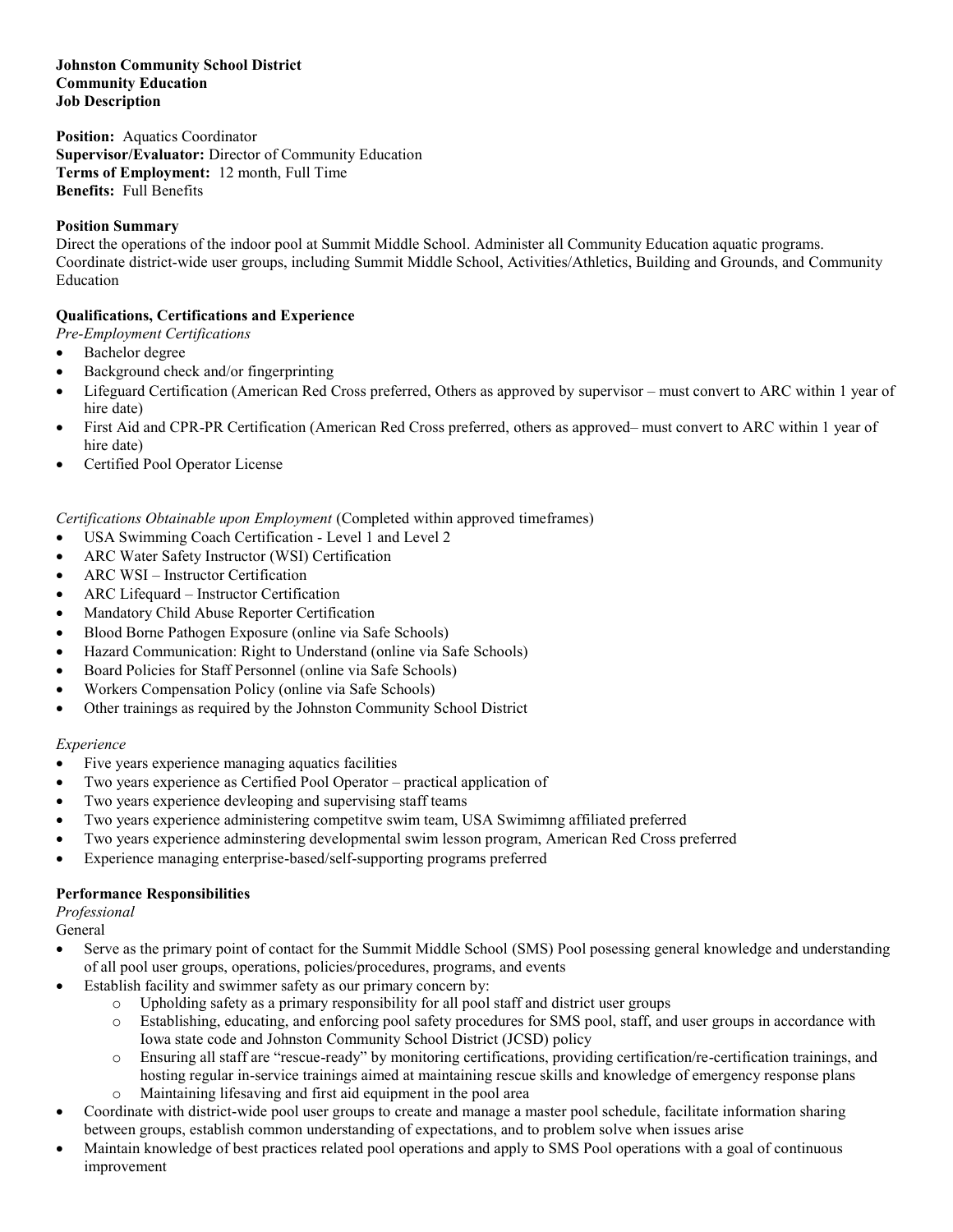- Establish procedures for day-to-day operations of the pool including controlling facility access, opening/closing, staffing, emergency response, and program specific needs
- Establish procedures for maintaining appropriate and/or necessary records. Examples could include pool condition and maintenance, participation and usage, certifications, and incident reporting
- Maintain functional knowledge of aquatic equipment and software in order to serve as a resource, troubleshoot issues, and ensure these are available to pool user groups. Examples include team and meet management software, timing system, scoreboard, and sound system
- Oversee and maintain inventory and purchases of pool equipment and supplies

## Summit Middle School

- Educate school staff on SMS Pool safety procedures
- Communicate regularly and frequently with key Summit Middle School staff to share information, this includes the Principal, front office staff, PR teachers, and Head Custodian
- Coordinate pool usage with PE teachers
- Provide in-service and certification trainings to PE teachers who serve as lifeguards to maintain rescue skills and knowledge of emergency response plans
- Assist in supervision of school sponsored events as needed

## Athletics & Activities

- Educate athletics staff on SMS pool safety procedures
- Coordinate with Head Swim Team Coach(es) regarding scheduling and use of facility
- Provide in-service and certification trainings to coaches who serve as lifeguards to maintain rescue skills and knowledge of emergency response plans
- Present for all home JCSD middle school and high school swim meets to serve as a facility "host" representing the school district and ensuring a positive experience
- Support JCSD swim coaches in hosting events as needed

## Buildings & Grounds

- Coordinate with Summit Middle School Head Custodian to establish procedures for testing, monitoring/recording, reporting, and responding to pool issues to ensure that the pool remains open and available to user groups and meets state licensing requirements
- Coordinate with Summit Middle School Head Custodian to establish a preventative maintenance plan as well as develop shortterm and long-term facility needs
- Coordinate with Summit Middle School Head Custodian to establish and perform daily upkeep and maintenance tasks to maintain a great pool user experience – play an active role in completing necessary tasks
- Serve as second CPO for the pool facility

### Community Education

- Responsible for all aspects of development, implementation, supervision, management, and evaluation of Community Education aquatics programs
	- o Key Program: Johnston Blaze Swim Club, responsible for all aspects of club management mentioned above as well as serving as team administrator/registrar, managing USA Swimming affiliation requirements, utilizing team software (Team Unify and Meet Manager), supervising head coach and coaching staff team, and coordinating home swim meets, and effectively recruiting and utilizing team volunteers
	- o Key Program: Developmental Swim Lessons
- Develop a vision for program offerings with a growth mindset for future opportunities utilizing the pool facility for a varied offering of programs that meet community needs
- Develop and administer a marketing plan for aquatics programs and events including items such as flyers, news releases, social media, and program descriptions for The Connection or other brochures/newsletters
- Coordinate with CE staff to ensure that an effective and efficient registration process is in place for programs and events
- Analyze aquatic trends and community needs/gaps and programs accordingly
- Assist with developing program and department goals and budgets
- Proactively communicate with Community Education and Johnston Community School District staff as well as program participants, parents, and volunteers
- Recruit, hire, train, lead, manage, hold accountable CE aquatics staff
- Attend all required meetings, trainings, and professional development to assist in continued quality delivery of programs, safe facilities and/or supervision of staff
- Ensure facility/programs are safely supervised according to operating standards